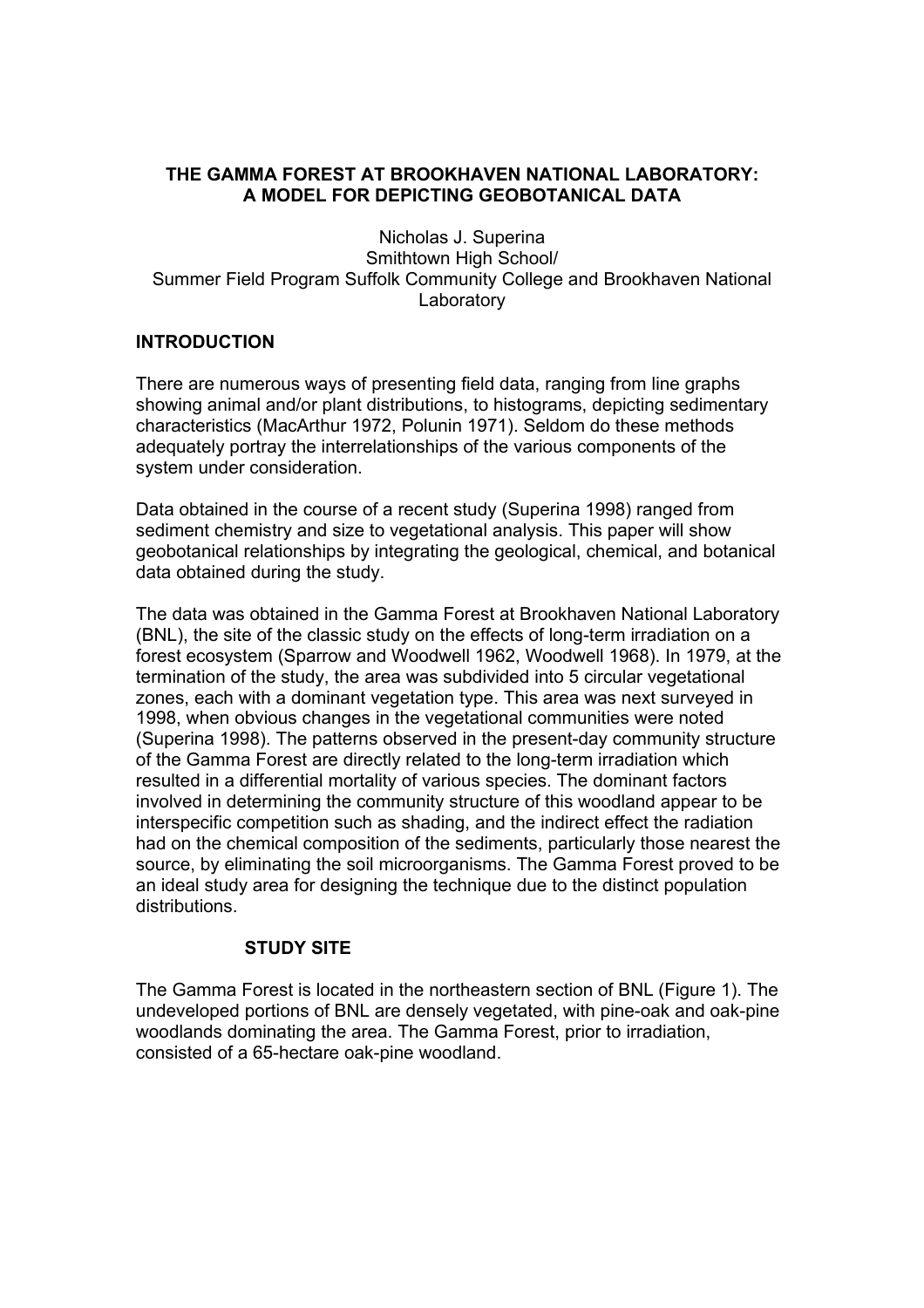

Click on thumbnail to see larger figure.

# **Figure 1. Study Site**

The present day Gamma Forest shows 6 distinct circular vegetational zones. Table 1 gives the vegetational zones and their dominant vegetation, along with their respective distances from the radiation source. The vegetational zones are shown in Figure 2.

# **Table 1. Circular Vegetation Zones in 1998**

| Name of Zone           |   | <b>Dominant Vegetation</b>                                                                  | Distance from<br>radiation source (m) |
|------------------------|---|---------------------------------------------------------------------------------------------|---------------------------------------|
| Ground Zero            | A | No obvious vegetation                                                                       | $0 - 2$                               |
| Pine Core              | в | Pitch Pine (Pinus rigida), Blueberry (Vaccinium spp.),<br>Huckleberry (Gaylussacia baccata) | $2 - 20$                              |
| Sedge Zone             | C | Pennsylvania Sedge (Carex pensylvanica)                                                     | $20 - 35$                             |
| <b>Transition Zone</b> | D | Blueberry, Huckleberry, Scrub Oak (Quercus ilicifolia)                                      | $35 - 50$                             |
| Oak Forest             | Е | White Oak (Quercus alba), Scarlet Oak (Quercus coccinea),<br>Blueberry, Huckleberry         | 50-80                                 |
| Oak-Pine Forest        | F | White Oak. Scarlet Oak. Pitch Pine                                                          | $80+$                                 |

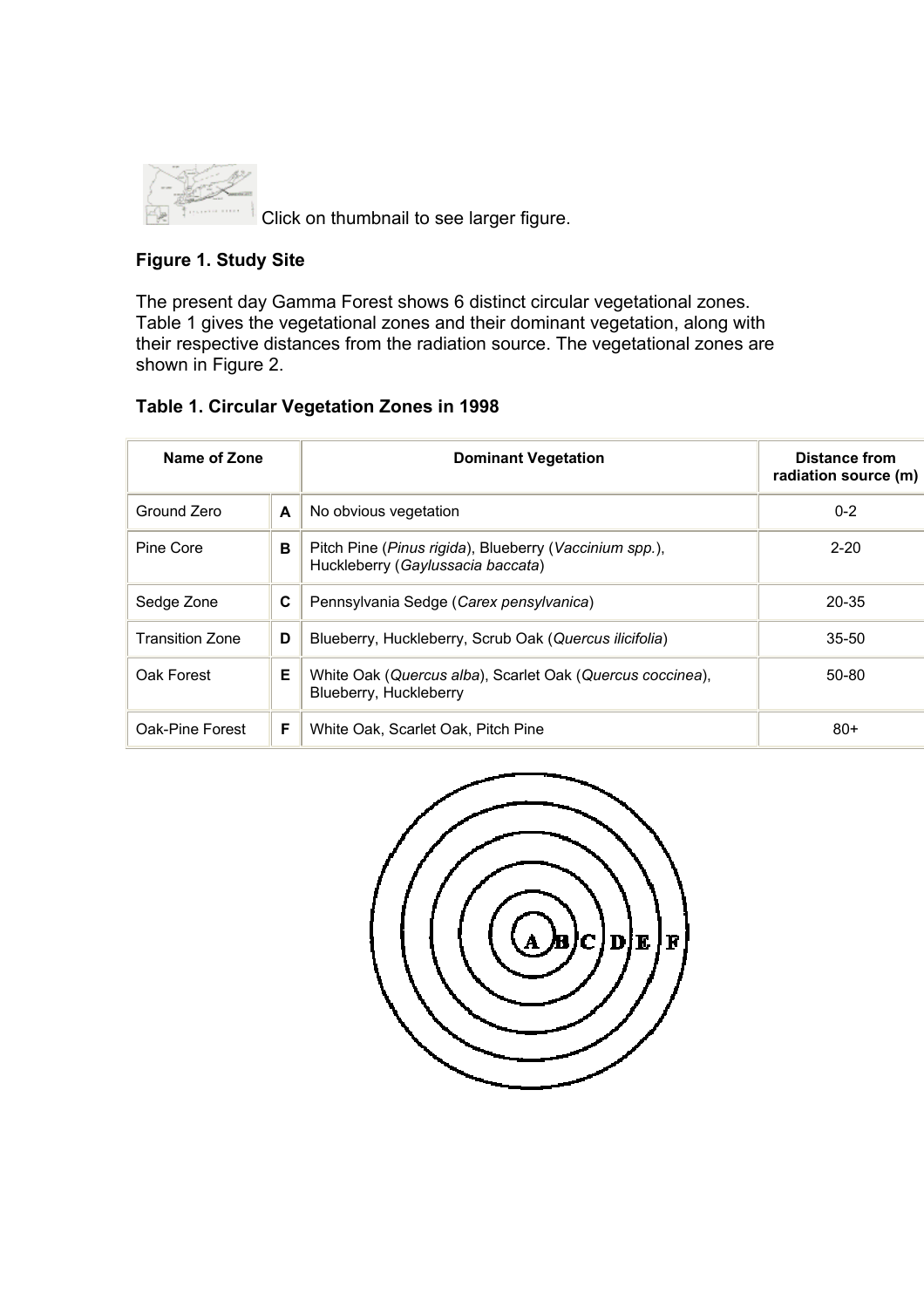#### **Figure 2. Vegetational Zones in the Gamma Forest 1998**

# **METHODS**

The methods employed in this study for the vegetational mapping were transects and quadrats. Sediments were collected randomly from each of the vegetation zones by soil boring or trenching. Upon collection, the sediments were divided to provide samples for size and chemical analysis. The size of the sediments composing each horizon was determined using standard sediment sieves. Each sample was separated into granules, very coarse, coarse, medium, fine, very fine sand and clay and silt. After sieving, each fraction was weighed, and the percent weight of each fraction was calculated and graphed.

A total of five chemical parameters: ammonia, nitrate, nitrite, phosphorous and potassium were determined using methods based on the Mehlich I Extraction Method which measures soil nutrients available for plants.

# **DATA**

One method of showing vegetational distributions is through single species kite diagrams. Single species kite diagrams are shown for a North-South transect in the Gamma Forest (Figures 3,4).



**Figure 3. Scarlet Oak Distribution Kite Diagram** 



# **Figure 4. Pitch Pine Distribution Kite Diagram**

This method does not adequately show the relationships among all the various species inhabiting the Gamma Forest. A composite kite diagram, showing the distribution of all species in the Gamma Forest community was developed to address this problem (Figure 5).

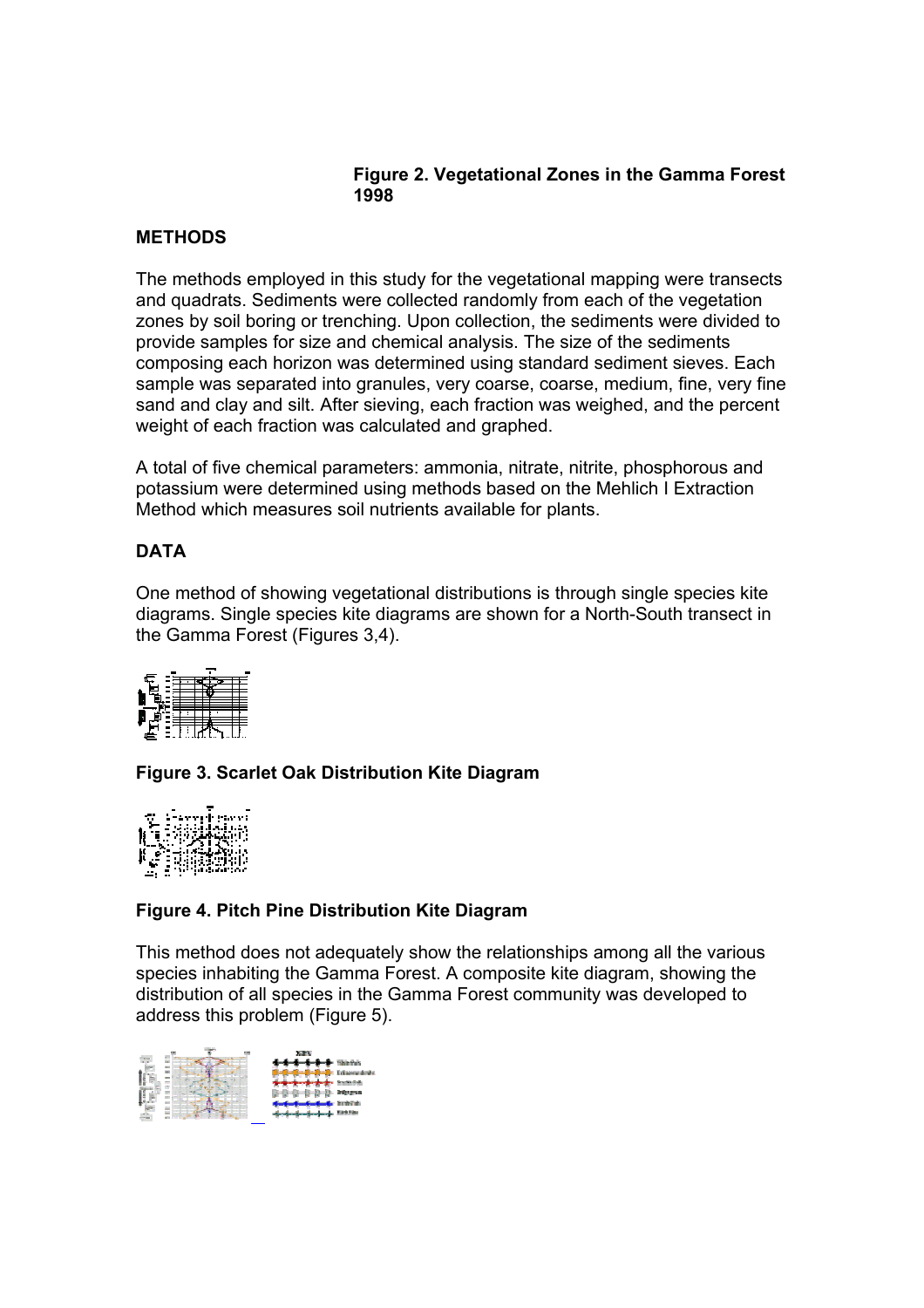# **Figure 5. Composite Kite Diagram of Vegetational Distributions in the Gamma Forest**

Standard methods of showing geological and chemical data are through histograms and line graphs and are given in Figures 6 and 7.





These methods do not show the relationships among the geological, chemical, and botanical data of any given community. The composite vegetational diagrams are therefore further expanded with geological and chemical data (Figure 8).

| n<br>B     |  |  |
|------------|--|--|
| ł<br>die . |  |  |
|            |  |  |
|            |  |  |

# **Figure 8. Composite Kite Diagram with Geological and Chemical Integration**

# **DISCUSSION**

The method described shows the dynamics of a woodland ecosystem. This technique may also be applied to other ecosystems. For example, the method can be applied to a variety of systems such as estuarine communities from the intertidal zone landward to and including the adjacent uplands.

# **ACKNOWLEDGEMENTS**

This study would not have been possible without the guidance and support of my two mentors, John A. Black, Director Geosciences Inc. and Dr. Janakiram Naidu, BNL Ecologist. Their assistance and invaluable guidance is greatly appreciated. I would like to thank Professor R.S. Welch, of Suffolk Community College, for his technical support in assisting in the methodology of data collection and tabulation. Thanks to my high school research advisor, Elaine Champey, for spurring my research interests with incomparable spirit and zeal. Thanks to Tom Breeden and John Bockino of Suffolk Community College for organizing the Summer Field Program, for without this program, this study would not have been possible.

I would like to thank my entire family for the support they have given me throughout the study. I especially wish to thank my parents, Marie and Carl for all their support and tireless efforts. Their interest in and enthusiasm for this study has been overwhelming, and truly inspiring.